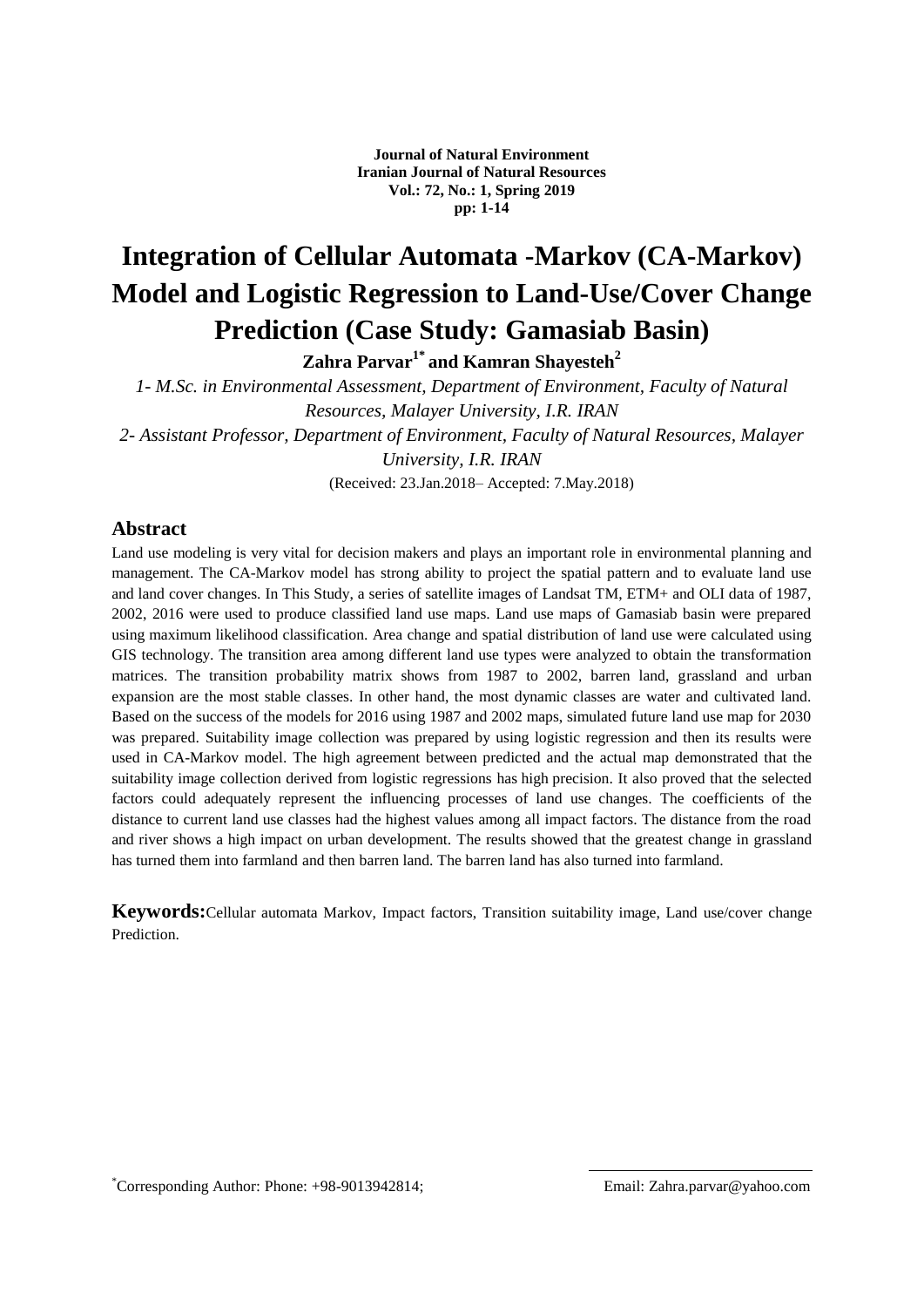# **Assessment of Educational Courses and Different Tools on the Environmental Attitudes of Villagers (Case Study: Villages in the Doreh Chegheni Township)**

**Somayeh Tatari<sup>1</sup> , Rahim Maleknia<sup>2</sup> and Mehdi Rahimian<sup>3</sup>**

*1- M.Sc. Student, Department of Forestry, Faculty of Agriculture and Natural Resources, Lorestan University, I.R. IRAN*

*2- Associate Professor, Department of Forestry, Faculty of Agriculture and Natural Resources, Lorestan University, I.R. IRAN*

*3- Assistant Professor, Deprtment of Agricultural Economics and Rural Development, Faculty of Agriculture and Natural Resources, Lorestan University, I.R. IRAN* (Received: 25.Jan.2018– Accepted: 11.Mar.2018)

### **Abstract**

The purpose of this study was quantitative and qualitative assessment of the natural resources education and the impact of different educational tools on the environmental attitudes of villagers. The research area consists of four forest villages Champalk, Khanesorkh, Samoq and Shorab in the Doreh Chegheni Township and the statistical population of the study was villagers living in the four villages ( $N = 2306$ ). The sample size was determined using Cochran's formula as 208 people. The data were collected by questionnaire that its validity and reliability were confirmed by content validity and computing Cronbach's alpha coefficient (0.813), respectively. Data analyzed by SPSS software. According to the results, villagers presented the highest scores of assessment of the quality of the provided trainings to the following components: increase awareness of the importance of forests and rangelands (4.33), change in the procedure of people in dealing with natural resources (16.4), impact on people's perspective on conservation of natural resources (4.14). 90% of the people believed that participation in these courses increased the awareness of the importance of forests and pastures and, according to 85% of the people; these courses have changed their behavior in dealing with natural resources. The results of mean comparison indicated that the use of educational tool excluding video viewing significantly improved the environmental attitudes of individuals. The results of the study indicate that participation in training courses and the use of appropriate tools can improve the attitude of natural resources and their desire for the protection.

**Keywords:** Environmental education, Environmental behavior, Natural resources degradation, Local communities.

\* Corresponding Author: Phone: +98-9126806297, E-Mail: Maleknia.r@lu.ac.ir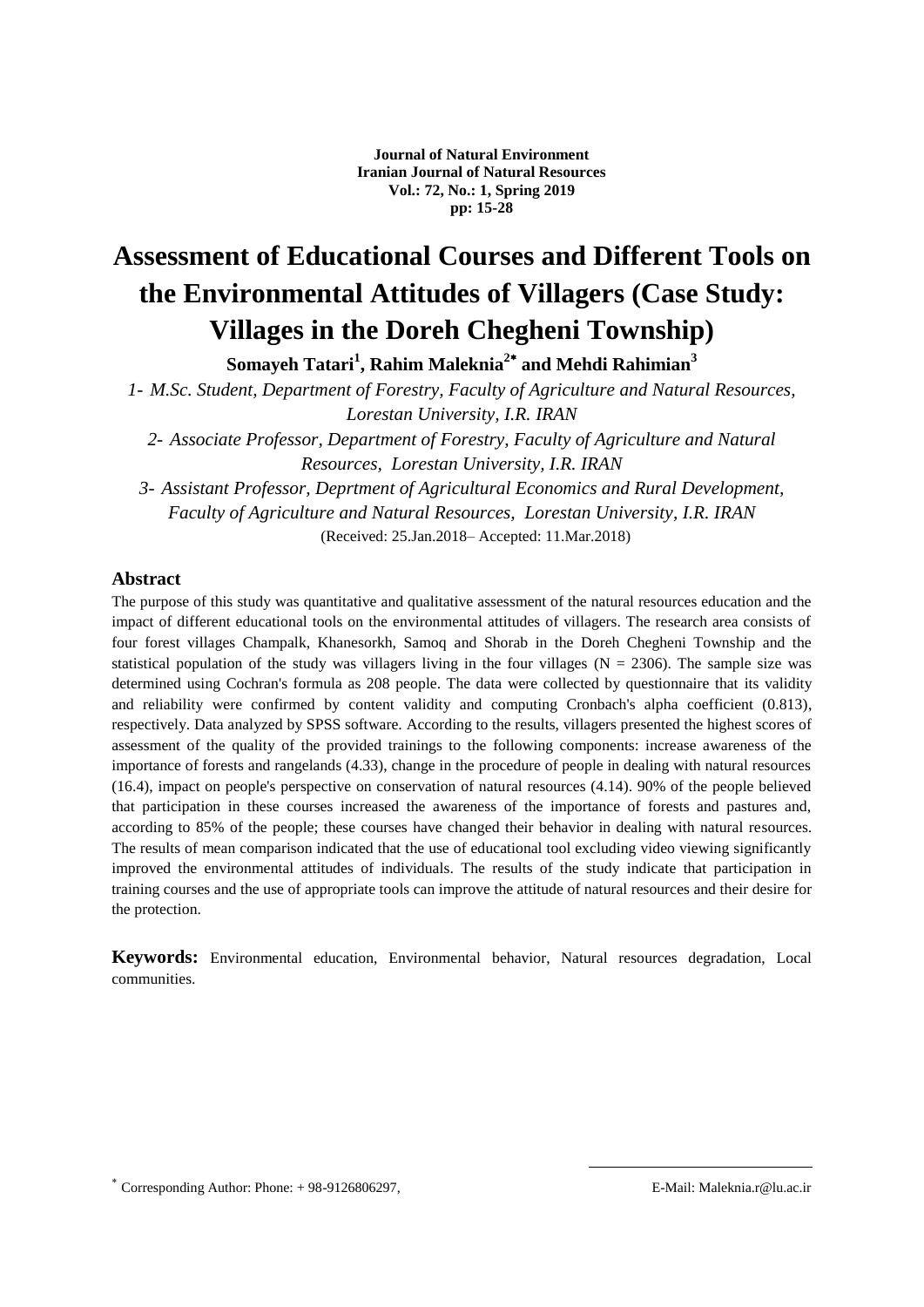**Journal of Natural Environment Iranian Journal of Natural Resources Vol.: 72, No.: 1, Spring 2019 pp: 29-43**

# **Investigation and Evaluation of Thermal Island Status of Tehran Metropolis using Satellite Imagery**

**Ali Majnouni Toutakhane<sup>1</sup> and Mohammad Ebrahim Ramazani<sup>2</sup>**

*1- Department of Art and Architecture, University of Bonab, Bonab, I.R. IRAN* 2- *Assistant Professor of Environmental Engineering, Islamic Azad University, Tabriz Branch, Tabriz, I.R. IRAN* (Received: 3.Mar.2018– Accepted: 18.Apr.2018)

### **Abstract**

The island's thermal city is one of the most prominent consequences of the expansion of urbanization and metropolitan development. The effects of the formation of thermal islands can play an important role in air quality and, consequently, in general health. The purpose of this study was to investigate the role of surface coatings on climate change in Tehran metropolis. In this study, the required data from bands 10 and 11 of OLI and TIRS sensors of Satellite Landsat 8 in the summer and winter of 2017 were used. To study the thermal island status, single-band classes were used to study the distribution of ground temperature in the Tehran area and determine the local effects of Thermal Island in the city. The relationships between surface temperature and other variables i.e. vegetation cover, city structural features and wasteland area were calculated in order to determine the effects of green, bare, blue and residential land on thermal island. The results showed that the effect of Isle of Man in the northern regions of the city is due to the existence of industrial activities and mountain topography. There is also a correlation between ground temperature and Tehran's vegetation index, as the surface temperature of the city increases with decreasing vegetation. Finally, according to research findings, practical proposals have been presented.

**Keywords:** Landsat8, Earth surface temperature, Urban Thermal Island, Tehran metropolis.

Corresponding Author: Phone: +98-9143322128, E-mail: a.majnoony@bonabu.ac.ir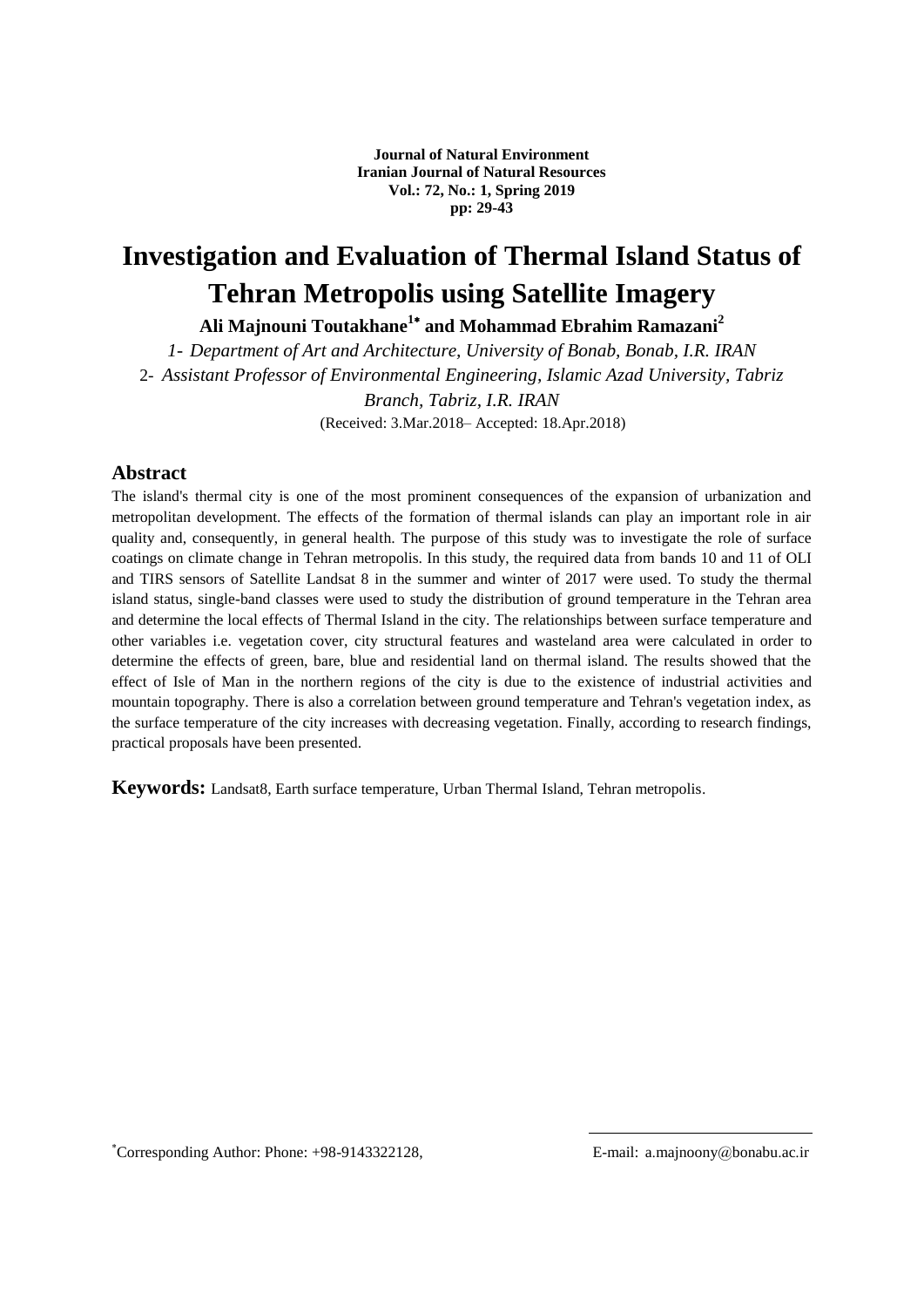**Journal of Natural Environment Iranian Journal of Natural Resources Vol.: 72, No.: 1, Spring 2019 pp: 45-58**

## **Removing Toluene from Atmospheric Air by Nano-Activated Carbon Adsorbent**

**Shahnaz Timoori<sup>1</sup> , Seyyed Alireza Hajiseyed Mirzahosseini<sup>1</sup> and Hamid Shirkhanloo<sup>2</sup>**

*1- Department of Environment and Energy, Science and Research Branch, Islamic Azad University, P.O. Box: 1477893855, Tehran, I.R. IRAN 2- Research Institute of Petroleum Industry, West Entrance Blvd., Olympic Village, P.O. Box: 14857-33111, Tehran, I.R. IRAN*

(Received: 5.May.2018– Accepted: 9.Jul.2018)

## **Abstract**

The extensive application of toluene in chemical industries has led to performing several studies on decreasing toluene vapors in the atmospheric air. This experimental study is focusing on toluene elimination from the air by using nano-technology and also nano-activated carbon as an alternative to NIOSH confirmed activated carbon. Nano-activated carbon adsorbent was synthesized and the elimination of toluene was investigated by activated carbon and nano-activated carbon in both static and dynamic systems. For identifying the adsorbents morphologies and determination of primary and final concentration of toluene, electron microscopy-model Zeiss and GAS chromatography through flame ionization detector were applied, respectively. The impact of factors such as temperature, humidity, toluene concentration, the amount of adsorbent and contiguity time was investigated. The adsorbance capacities of nano-activated carbon and activated carbon for removing toluene from the ambient temperature in the static system were 207.6 mg/g and 185.2 mg/g and their adsorbance efficiencies in the static system were 98.4% and 44.2%, respectively. Scanning Electron Microscope (SEM) images of nano-activated carbon showed particle size of less than 100 nm while Transmission Electron Microscope (TEM) images showed particle size of 30 nm. XRD images also showed cube structure of nano-activated carbon adsorbent. The structure of synthesized nano-activated carbon showed vast surface of this nanomaterial for adsorbing toluene. Adsorbance capacity in the constant humidity increases with the increment of congruity time and temperature. In optimal condition, adsorption capacity and efficiency of nano-activated carbon is more than activated carbon and also nano-activated carbon is more affordable in comparison to activated carbon.

**Keywords:** Activated carbon, Nano-activated carbon, Toluene, Adsorption, Desorption.

Corresponding Author: Phone: +98-2144739639, E-mail: amidshirkhanloo@gmail.com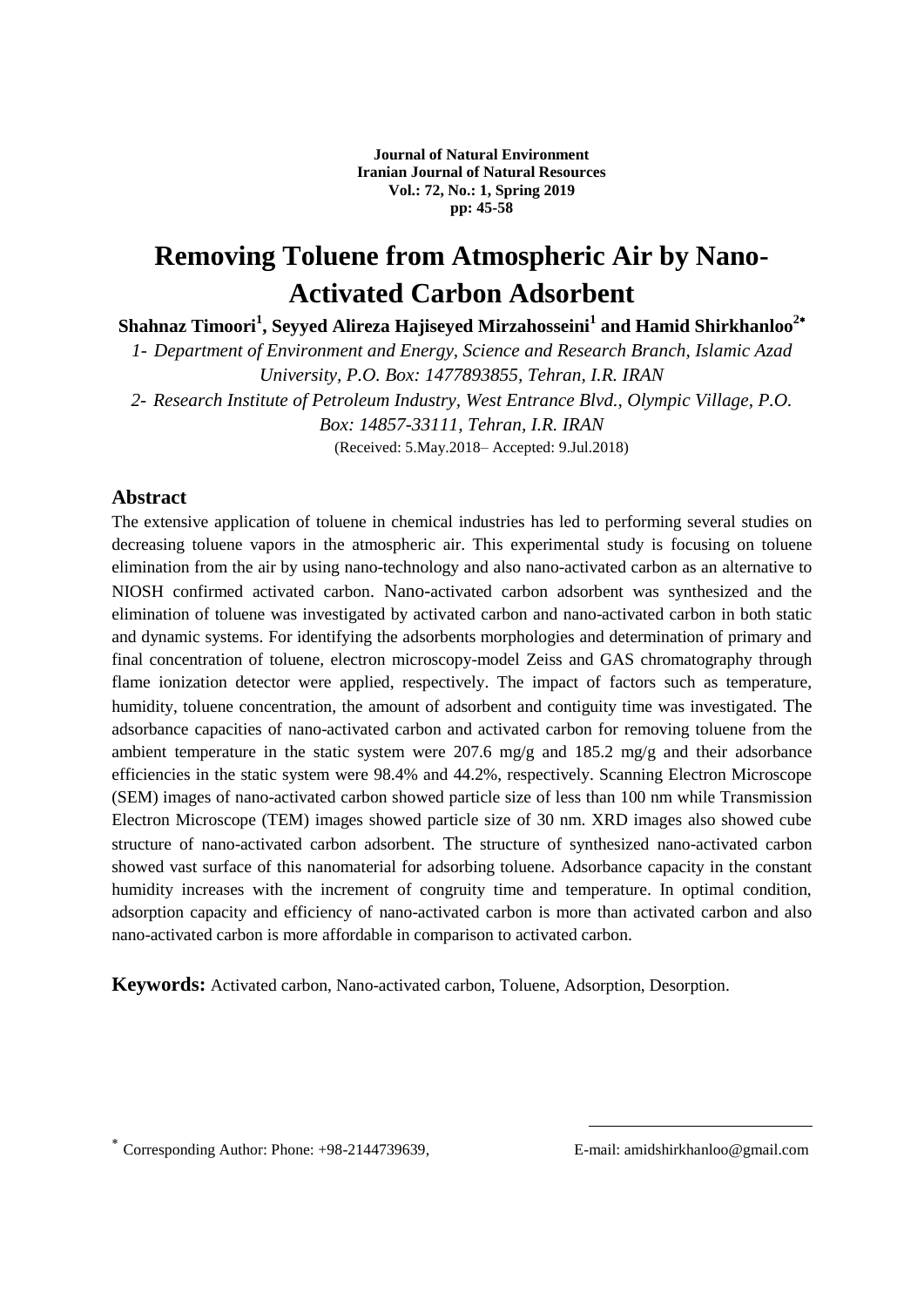## **Application of the Hydraulic Method for Estimation of the Minimum Environmental Flow for Duab Samsami River**

**Davood Hosseinpour<sup>1</sup> , Rafat Zare Bidaki<sup>2</sup> and Roohollah Karimian Kakolaki<sup>3</sup>**

*1- M.Sc. Student, Department of Rangeland and Watershed Management, Faculty of Natural Resources and Earth Sciences, Shahrekord University, I.R. IRAN*

*2- Associate Professor, Department of Rangeland and Watershed Management, Faculty of Natural Resources and Earth Sciences, Shahrekord University, I.R. IRAN*

*3- Ph.D. Student, Department of Rangeland and Watershed Management, Faculty of Natural Resources and Earth Sciences, Shahrekord University, I.R. IRAN*

(Received: 12.Feb.2018– Accepted: 11.Jun.2018)

## **Abstract**

Surface water withdrawals to meet the diverse needs of human, such as drinking, agriculture and industry, has endangered the functioning and health of the river ecosystem in recent years. Harvesting water from the river may be harmless to the river ecosystem, but, in order to properly exploit the rivers and prevent excessive harvesting, the environmental requirements of the river must be determined. There are various hydraulic, hydrological, and comprehensive methods for determining the environmental needs. In this research, the environmental demand of the Duab Samsami River (located in Koohrang, Chaharmahal and Bakhtiari) was calculated from the hydrologic method of the Tennant and the two methods of hydraulic slope and maximum curvature. The results showed that the maximum curvature method had better estimation than the curve slope

method. The proposed flow of Tennant method cannot meet the needs of the river in dry months of year. In this study, the discharge rate of 0.94 cubic meters per second for the months of July to December and the amount of 3.82 cubic meters per second for the months of January to June was proposed as the minimum environmental requirement of the Duab Samsami River.

**Keywords:** River, Duab Samsami, Hydraulic methods, Environmental needs.

Corresponding Author: Phone: +98-9132534104, E-mail:zare.rafat@sku.ac.ir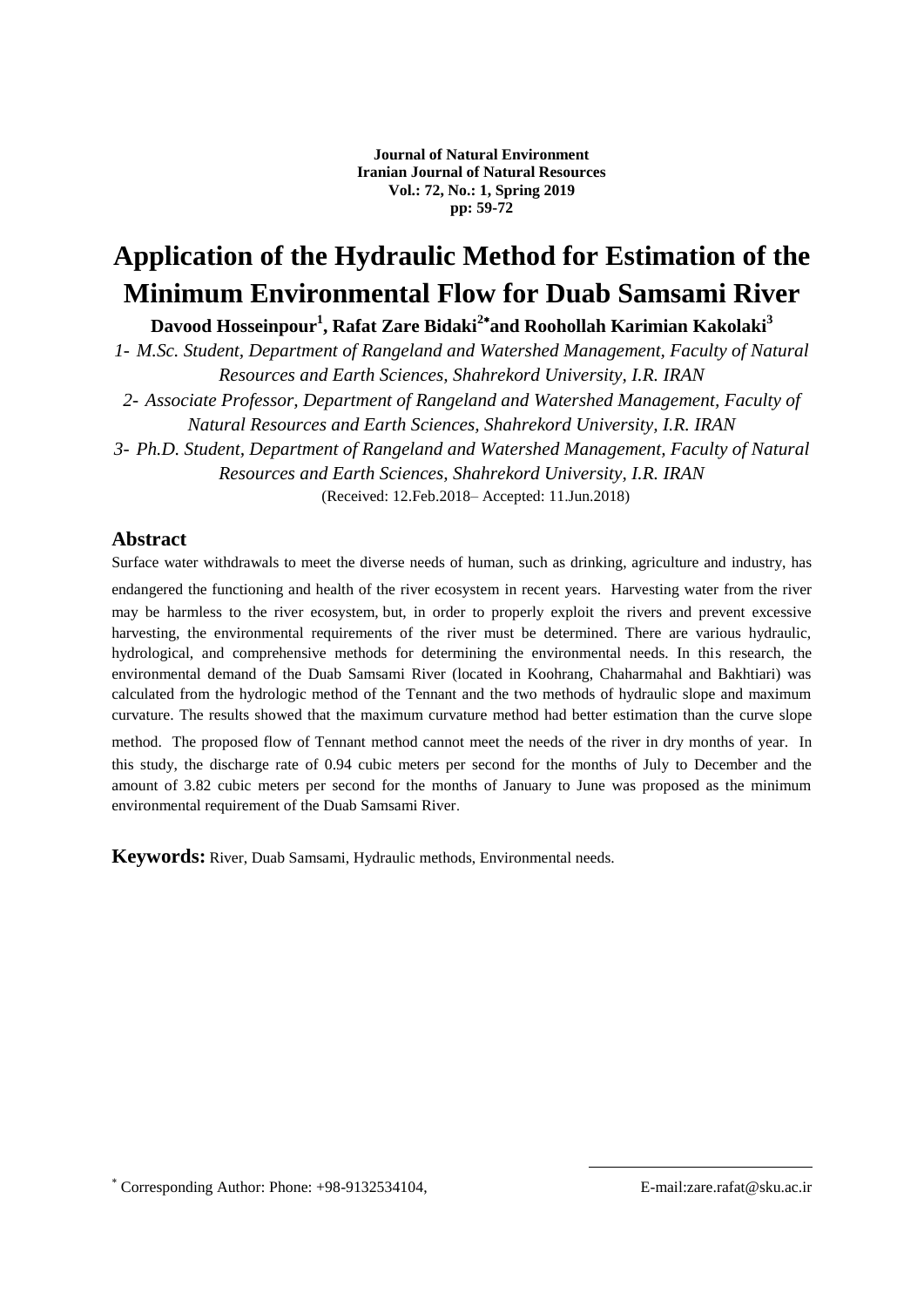**Journal of Natural Environment Iranian Journal of Natural Resources Vol.: 72, No.: 1, Spring 2019 pp: 73-83**

## **Evaluation and Zonation of Noise Pollution in Vakil-Abad Highway, Mashhad**

**Elahe Khayami<sup>1</sup> , Mitra Mohammadi<sup>2</sup> , Mohammad-Sadegh Bahadori<sup>3</sup> , Fateme Hasani<sup>4</sup> and Akram Ghorbani<sup>5</sup>**

*1- M.Sc. Student of Natural Resources Engineering-Environment, Kheradgarayan Motahar Institute of Higher Education, I.R. IRAN 2- Assistant Professor of Kheradgarayan Motahar Institute of Higher Education 3- Ph.D. student of Transport Systems, University of Lisbon, Portugal 4- Ph.D. student of Environmental Engineering-Air Pollution, Department of Environment, I.R. IRAN Member of the Faculty of Environment, Kheradgarayan Motahar Institute of Higher Education, I.R. IRAN* (Received: 20.Jan.2018– Accepted: 3.May.2018)

### **Abstract**

This study aims to evaluate and zone the noise pollution level of districts 9 and 11 (Vakil-Abad Highway) in Mashhad, using statistical methods and GIS software. For this purpose, the required sound data were collected from 25 selected high-traffic stations of the study area in spring, summer, autumn and winter during 2016-2017. The process involved 1 full day of work per month for 6 months, from 7:30 AM till 8:30 PM, using a TES-1358 sound level meter. Traffic data and measured sound indicators were analyzed statistically by MSTAT-C, SPSS, and Excel software. The data were inserted into the GIS software, the layers of information were obtained to provide the level of noise pollution and its distribution in the area. The comparison between the results at a significant level of 5% indicated that the highest sound levels 85.63, 80.72, 78.10 and 81.46 dB belong to station 20, October, morning time and commercial-residential use, respectively. Day-time zoning maps of Vakil-Abad Highway in Mashhad also showed that the intensity of noise pollution in the central parts of the mentioned region is more than the other parts and can provide an accurate analysis of how the sound is distributed in the desired area. Since the day-time average level obtained for Vakil-Abad Highway is higher than Iran's standard level, serious actions must be taken to control the noise and prevent its complications in the region.

**Keywords:** Noise pollution; Statistical techniques; Traffic; GIS software; Zoning map.

Corresponding Author :Phone: +98-5138825002-32, E-mail: mitramohammadi@gmail.com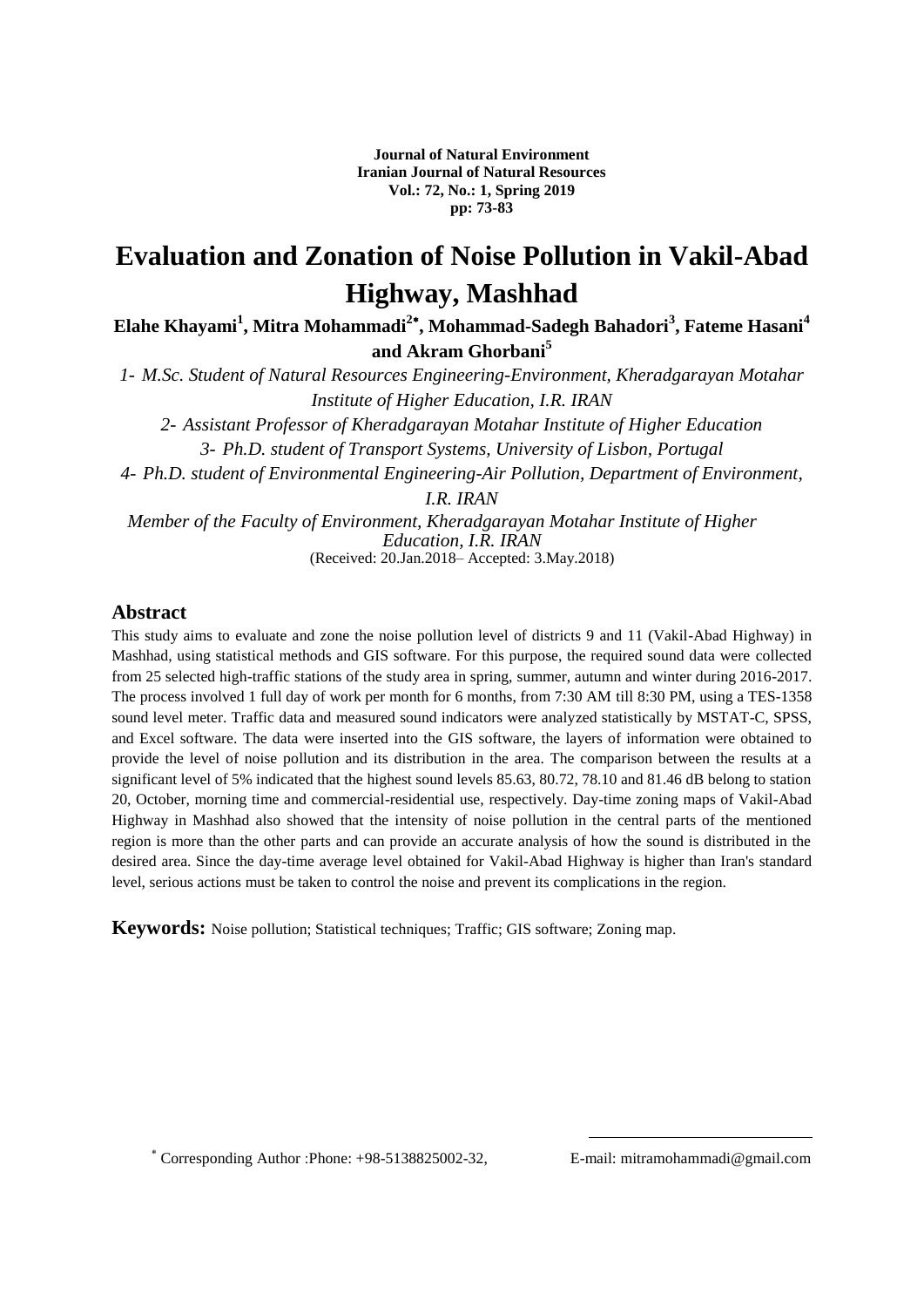**Journal of Natural Environment Iranian Journal of Natural Resources Vol.: 72, No.: 1, Spring 2019 pp: 85-96**

# **Effect of Trade Liberalization on Greenhouse Gas Emission in Iran: Application of Nonlinear Asymmetric Cointegration Approach**

**Mohammad Hassan Tarazkar<sup>1</sup> and Fatemeh Fathi<sup>2</sup>**

*1- Assistant Professor of Agricultural Economics, College of Agriculture, Shiraz University, I.R. IRAN*

*2- Assistant Professor of Agricultural Economics, College of Agriculture, Shiraz University, I.R. IRAN*

(Received: 10.Apr.2018– Accepted: 7.Jul.2018)

#### **Abstract**

This paper applied the nonlinear autoregressive distributed lag (NARDL) model to investigate the nonlinear asymmetric cointegration relationships between trade liberalization and greenhouse gas emission (GHG) in Iran. Also, the methane gas emission per capita was used as greenhouse gas emission index. The annual data from 1982 to 2013 was used. The bounds test of the NARDL specification suggests the presence of co-integration among the variables, which includes the methane emission per capita, trade liberalization, energy consumption per capita and GDP per capita. Furthermore, the analysis indicated that there is a long-run asymmetric relationship between trade liberalization and methane emission in Iran. But, the short-run relationship is symmetric. The long-run estimation showed that the positive and negative shocks arising from trade liberalization increase methane emissions by 0.22 and 0.9 percent, respectively. The empirical results revealed that the relationship between methane emission and GDP per capita in long and short run is N-shaped and statistically significant. Also, energy consumption has a significant positive effect on methane emissions and 1 percent increase in per capita energy consumption leads to 0.75 percent growth in methane gas emission.

**Keywords:** Trade Liberalization Shock, Methane gas emission, Asymmetric effects, NARDL.

Corresponding Author: Phone: +98-7136138313, E-mail: Tarazkar@shirazu.ac.ir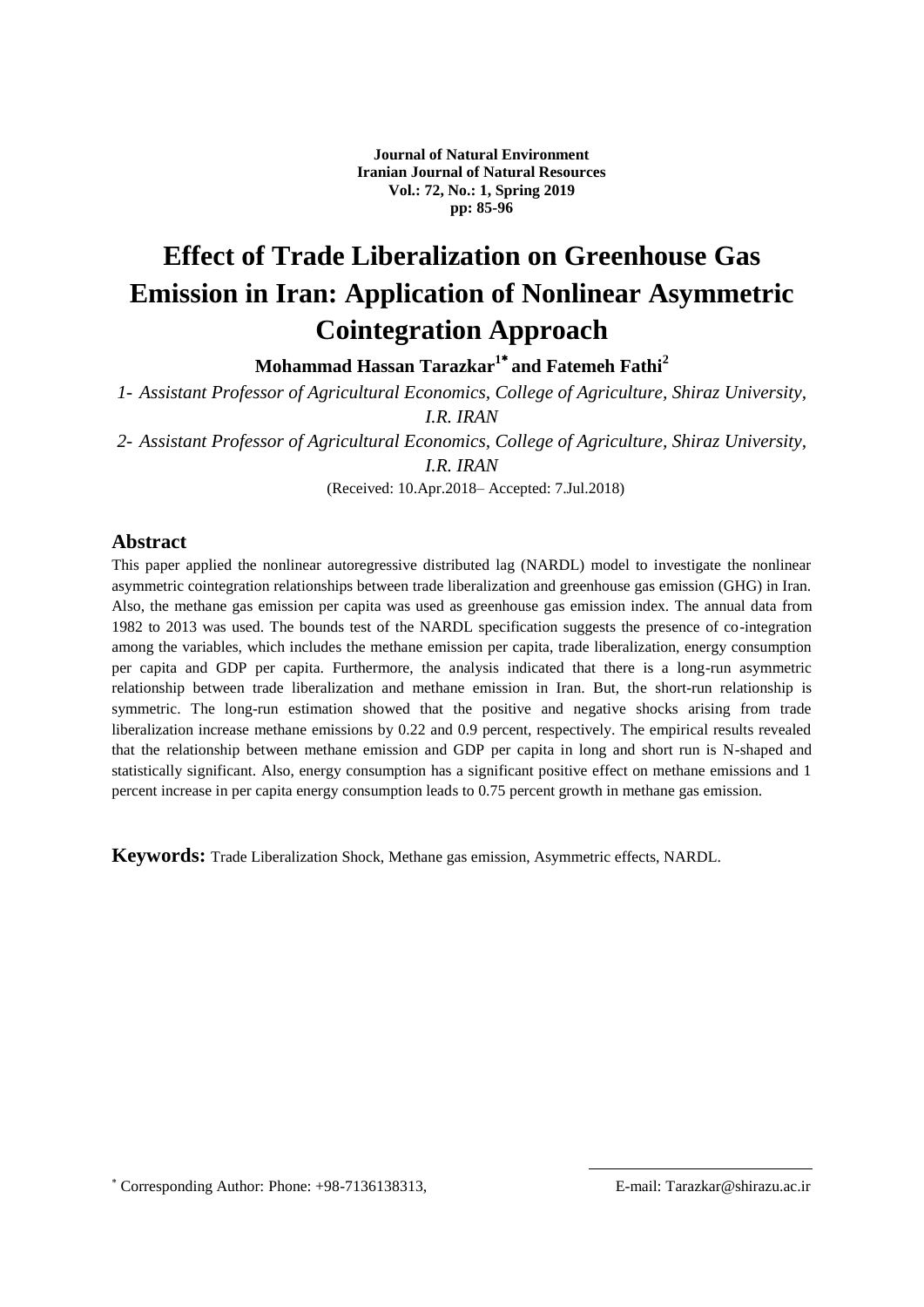**Journal of Natural Environment Iranian Journal of Natural Resources Vol.: 72, No.: 1, Spring 2019 pp: 97-111**

# **Determining Drivers of Natural and Cultural Tourism Development in Sistan by Structural Analysis**

**Malihe Erfani<sup>1</sup> and Yaser Mircheraghkhani<sup>2</sup>**

*1- Assistant Professor, Faculty of Natural Resources, University of Zabol, Zabol, I.R. IRAN 2- B.Sc. Graduated in Environmental Sciences, Faculty of Natural Resources, University of Zabol, Zabol, I.R. IRAN* (Received: 11.Apr.2018– Accepted: 5.May.2018)

## **Abstract**

Tourism industry affects comprehensive development including the economic development. Therefore, using futures studies are an appropriate tool for predicting the future of tourism and hence the orientation of management practices at the present time. This study was conducted to find drivers of development of natural and cultural tourism by descriptive- analytical method in Sistan region. For this purpose, 100 drivers were identified as barriers to tourism development in the region using the fieldwork, literature review, and brainstorming. Subsequently, drivers were classified in five domains and, if necessary, corrected or merged. The most important drivers were selected using Delphi method which contains 55 variables in the infrastructural, political, institutional, social and natural domains. These variables were screened using Structural Analysis to get influential drivers with high influence and low dependence capacity. The state of the dispersion of variables in the dependence and influence axes showed that the system is stable in both direct and indirect methods of Structural Analysis. The political factor followed by the institutional factor with six and four variables in the direct method and five and two variables in the indirect method were identified as the most important factors in the undeveloped tourism industry in Sistan, respectively. Among the influential drivers, weak planning, lack of long-term planning, and lack of integrated management include 6.16, 5.98, and 5.36 percent of total values respectively; and they were identified as the most influence drivers. The lack of investment in the region has also been identified as a key dependent driver to assess the tourism status in Sistan.

**Keywords:** Tourism development, Structural Analysis, Sistan region.

Corresponding Author: Phone: +98-5432232600, E-mail: maliheerfani@uz.ac.ir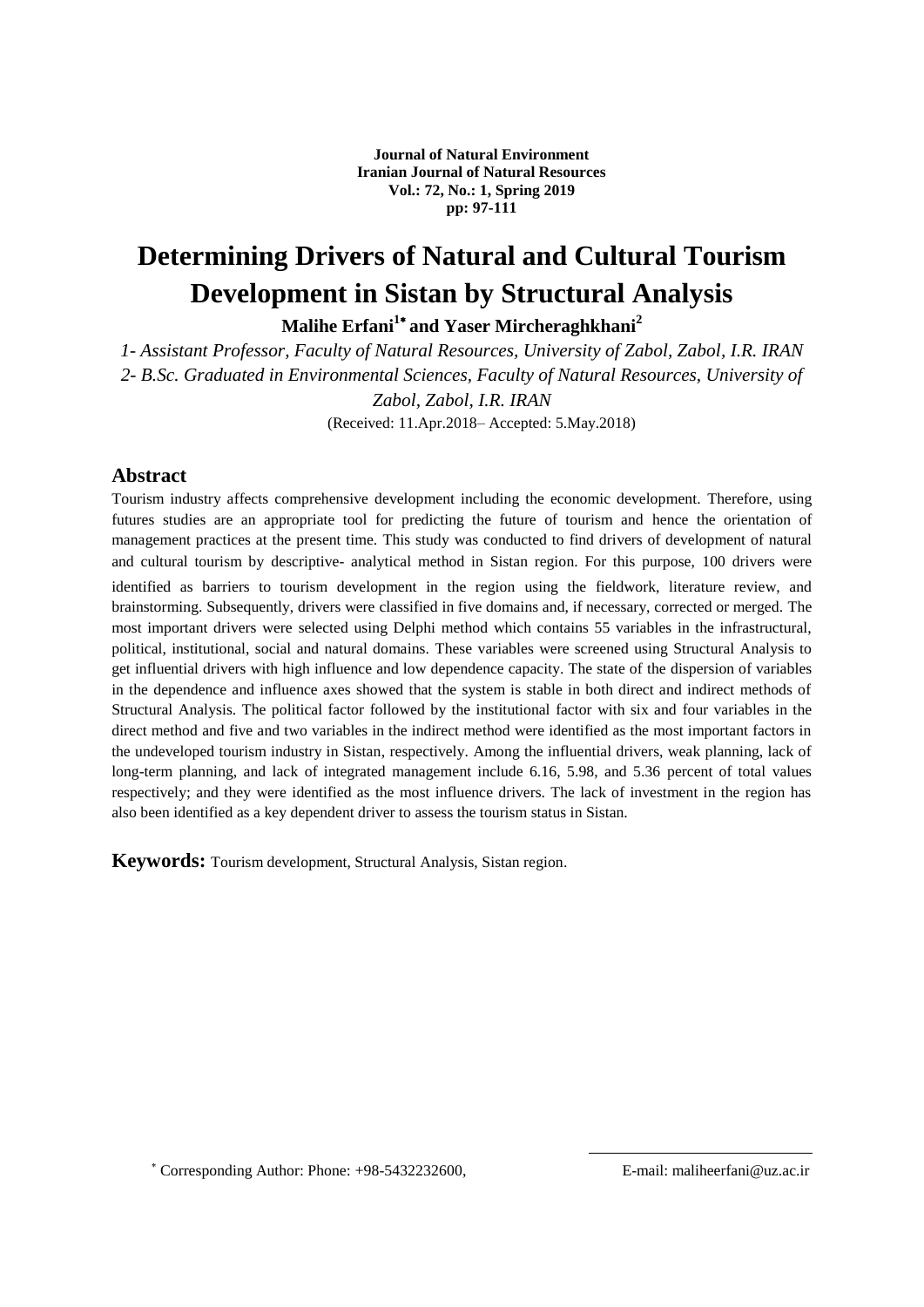**Journal of Natural Environment Iranian Journal of Natural Resources Vol.: 72, No.: 1, Spring 2019 pp: 113-127**

## **Ecological Characterization of the Breeding Habitat of Luristan Newt (***Neurerguskaiseri***) at Local Scale**

**Forough Goudarzi<sup>1</sup> , Mahmoud-Reza Hemami<sup>2</sup> , Mansoureh Malekian<sup>3</sup> and Sima Fakheran<sup>3</sup>**

*1- Ph.D. Student, Department of Natural Resources, Isfahan University of Technology, I.R. IRAN*

*2- Associate Professor, Department of Natural Resources, Isfahan University of Technology, I.R. IRAN*

*3- Assistant Professor, Department of Natural Resources, Isfahan University of Technology, I.R. IRAN*

(Received: 20.Jan.2018– Accepted: 30.Apr.2018)

## **Abstract**

Characterizing habitats has a long history in conservation ecology of species. In spite of high sensitivity of amphibians to environmental changes, habitat associations of many of these species are unknown. *Neurerguskaiseri*, native to Iran, is a threatened newt species that breeds in springs of Zagros Mountains. There is a lack of information about its ecology and habitat. We compared ecological characteristics of 20 occupied with 20 unoccupied springs by Kaiser's newt to identify key factors affecting the breeding site selection by this species. In total, we investigated and measured 13 habitat variables in occupied and unoccupied water-bodies during the breeding season, April to June. We applied principal component analysis (PCA) to identify the most important factors in discriminating occupied from unoccupied sites and a logistic regression model based on penalized likelihood ratio to estimate the logit parameters in R. Bed type, water flow rate, shading area, and dissolved oxygen were the most important factors in occupying water-bodies by Kaiser's newt. The likelihood of species presence was comparatively higher in sites with slow water flow, high dissolved oxygen, cobble substrate, and high shading area. Habitat alteration may highly affect physical-chemical characteristics of the species breeding habitat, and hence the probability of its occurrence. This study provides insight into breeding habitat use by this threatened species and can be used as a basis for further studies on the species habitat ecology.

**Keywords:** Breeding habitat, Logistic regression, Amphibian, Kaiser's newt, *Neurerguskaiser*.

Corresponding Author: Phone: +98-3133911031, E-mail: mrhemami@cc.iut.ac.ir